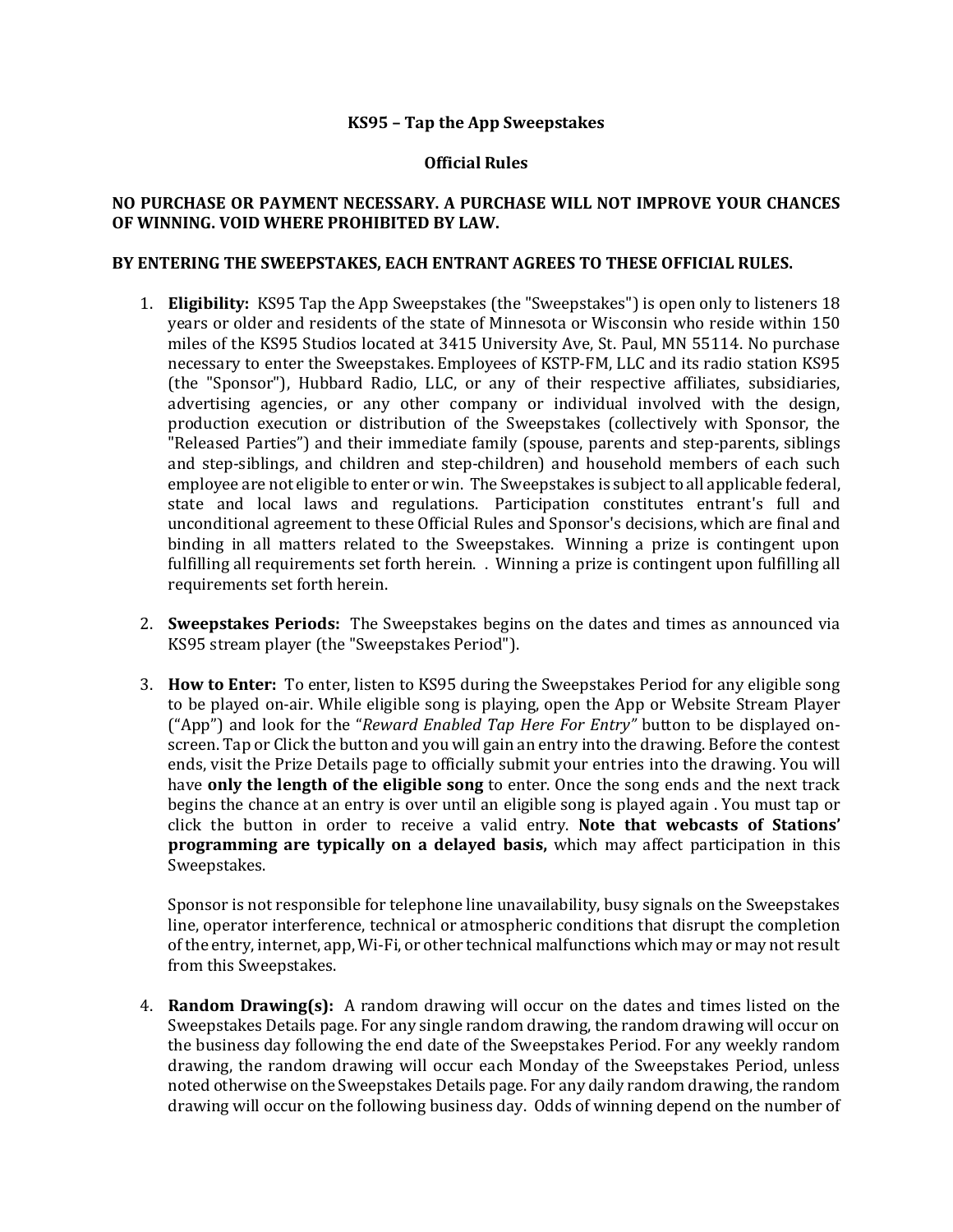eligible entries received. Sponsor will conduct the random drawing(s) from among all eligible entries received up until the date of the random drawing.

5. **Prizes and Approximate Retail Values ("ARV's")** – The specific prize(s) and ARV of each prize available to be won in each Sweepstakes will be as specifically listed in the Sweepstakes Prize Details page. Prizes consist of only those items specifically listed as part of the prize. Taxes are winner's sole responsibility. Prizes are not transferrable, substitutable, and may not be redeemed for cash. Sponsor reserves the right to substitute any prize, or portion thereof, for any reason at Sponsor's sole discretion. Any limitations on any prize will be provided at the time the prize is awarded.

The winners must meet the eligibility requirements as set forth in Paragraph 1 of these Official Rules. Winners are responsible for paying all applicable income taxes associated with accepting their Prize. Winners may be required to sign a liability and/or publicity release ("Prize Release") prior to issuance of a prize. A 1099 form may be submitted to all appropriate taxing authorities, and by signing a Prize Release (if applicable), each winner accepts the Prize, and even if the winner does not use the Prize, he/she will be responsible for the applicable taxes. Sponsor may substitute any prize, or portion thereof, for one of equal or greater value for any or no reason at Sponsor's sole discretion.

- 6. **Claiming the Prize:** Upon winner verification, the winner(s) will either, as determined solely by Sponsor, be told how they will receive their prize in one of two ways as follows: (1) Prize Pick-Up: as a condition of being named an official winner, each potential winner must claim his/her prize in person at KS95 Studios located at 3415 University Ave, St. Paul, MN 55114 during normal business hours (Monday-Friday, 9:00 a.m. to 5:00 p.m.) within **ten (10) business days** of the day he or she wins to verify that he/she is the qualified winner and must sign a Publicity and Liability Release ("Release") upon (and as a condition of) picking up the Grand Prize. Failure to comply with this deadline shall be deemed to be the winner's forfeiture of his or her right to claim the Grand Prize. The winner must prove he or she is a qualified winner by presenting acceptable identification  $(e.g.,\)$  state driver's license; state issued identification card; valid passport with address verification; or birth certificate with social security card and photo identification and address verification). If a winner cannot prove he or she is a qualified winner, the prize will not be awarded. OR (2) Prize Mailed: Sponsor will mail out the prize to the winner. Neither Administrator nor Sponsor is responsible for lost, late, mutilated, damaged or delayed mailing of any prizes. All unclaimed or returned prizes remain the property of Sponsor. Winner may be required to sign and complete a W9 prior to receiving their prize and a 1099 form will be submitted by Sponsor (or Administrator, on behalf of the Sponsor) to all appropriate taxing authorities.
- 7. **Participation Conditions/Release/Consent to use Likeness:** By participating, each participant agrees to: (a) comply with and be bound by these Official Rules and the decisions of the Sponsor which are binding and final in all matters relating to this Sweepstakes; (b) release and hold harmless the Released Parties from and against any and all claims, expenses, and liability, including, but not limited to, negligence and damages of any kind to persons and property, including, but not limited to, invasion of privacy (under appropriation, intrusion, public disclosure of private facts, false light in the public eye or other legal theory), defamation, slander, libel, violation of right of publicity, infringement of trademark, copyright or other intellectual property rights, property damage, or death or personal injury arising out of or relating to a participant's participation in this Sweepstakes, and acceptance or use or misuse of prize; (c) indemnify, defend and hold harmless the Released Parties from and against any and all claims, expenses, and liabilities (including reasonable attorney's fees)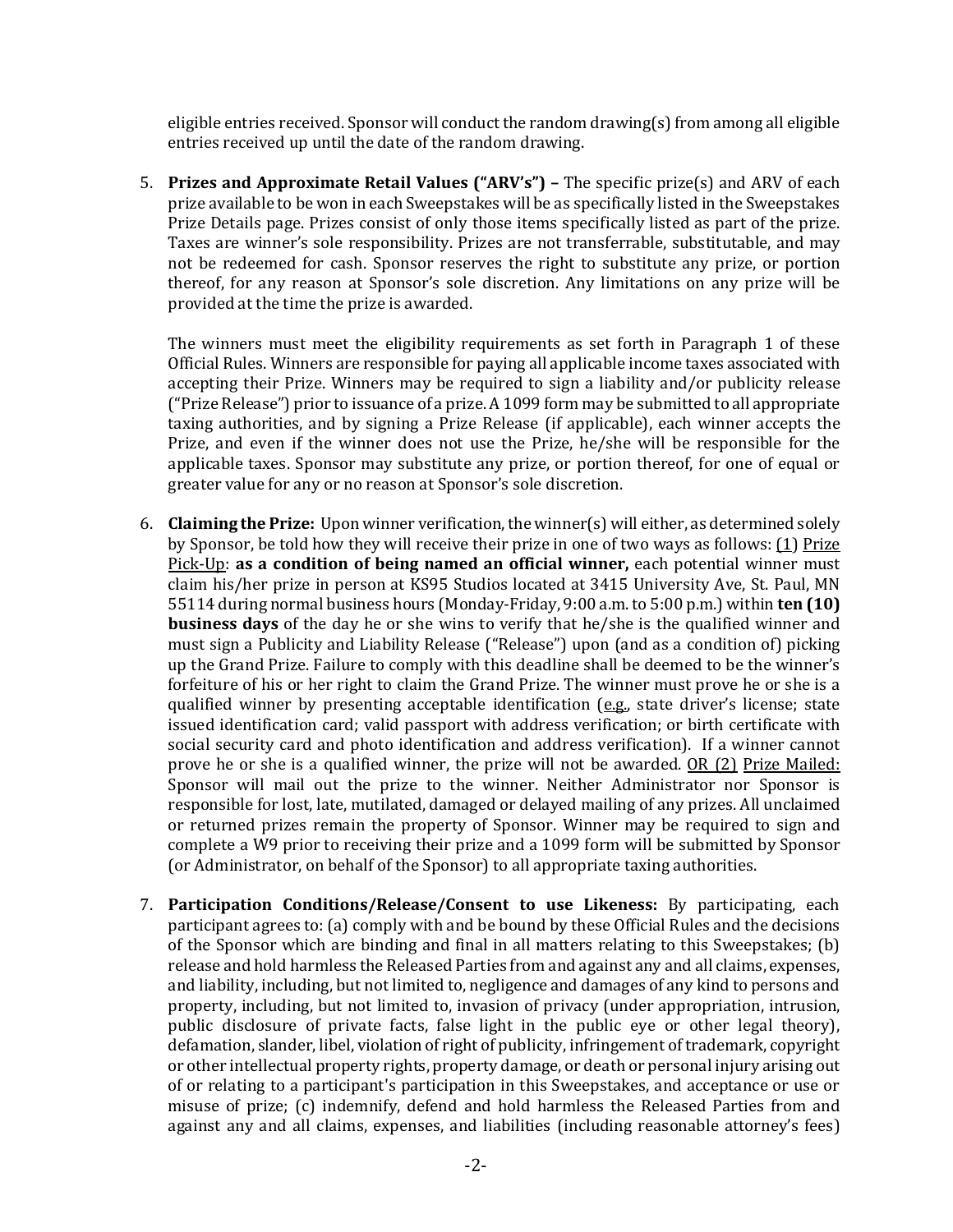arising out of or relating to an entrant's participation in the Sweepstakes and/or entrant's acceptance, use or misuse of prize; and  $(d)$  allow Sponsor's use for promotional purposes of his/her likeness, voice and/or address (city/state) without any additional compensation. By calling in to participate in this Contest, each participant consents to his or her voice and telephone conversation being recorded and/or broadcast.

- 8. **General Conditions:** Sponsor reserves the right to cancel, suspend and/or modify the Sweepstakes, or any part of it, for any reason whatsoever, including, without limitation, fire, flood, natural or man-made epidemic of health or other means, earthquake, explosion, labor dispute or strike, act of God or public enemy, satellite or equipment failure, riot or civil disturbance, terrorist threat or activity, war (declared or undeclared) or any federal state or local government law, order, or regulation, public health crisis, order of any court or jurisdiction or if any fraud, technical failures or any other factor beyond Sponsor's reasonable control impairs the integrity or proper functioning of the Sweepstakes, as determined by Sponsor in its sole discretion. Sponsor reserves the right, in its sole discretion, to disqualify any individual it finds to be tampering with the participation process or the operation of the Sweepstakes or to be acting in violation of these Official Rules or any other promotion or in an unsportsmanlike or disruptive manner. Any attempt by any person to deliberately undermine the legitimate operation of the Sweepstakes may be a violation of criminal and civil law, and, should such an attempt be made, Sponsor reserves the right to seek damages from any such person to the fullest extent permitted by law. Only the type and quantity of prizes described in these Official Rules will be awarded. The invalidity or unenforceability of any provision of these rules shall not affect the validity or enforceability of any other provision. In the event that any provision is determined to be invalid or otherwise unenforceable or illegal, these rules shall otherwise remain in effect and shall be construed in accordance with their terms as if the invalid or illegal provision were not contained herein. Sponsor's failure to enforce any term of these Official Rules shall not constitute a waiver of that provision.
- 9. **Limitations of Liability:** The Released Parties as set forth above are not responsible for: (1) any incorrect or inaccurate information, whether caused by entrants, printing errors or by any of the equipment or programming associated with or utilized in the Sweepstakes;  $(2)$ technical failures of any kind, including, but not limited, to malfunctions, interruptions or disconnections in phone lines or network hardware or software; (3) unauthorized human intervention in any part of the participation process or the Sweepstakes;  $(4)$  technical or human error which may occur in the administration of the Sweepstakes or the processing of phone calls; or  $(5)$  any injury or damage to persons or property which may be caused, directly or indirectly, in whole or in part, from entrant's participation in the Sweepstakes or receipt or use or misuse of any Prize.
- 10. **Privacy Policies and Data Collection:** Information provided by you for this Sweepstakes on the entry form is subject to Sponsor's privacy policy located at: http://corporate.hubbardradio.com/privacy-policy/. By entering this Sweepstakes, each entrant agrees that the Sponsor has the right to contact the entrant by phone, direct message, or email accounts provided on the entry form to administer and fulfill this Sweepstakes.
- 11. **Disputes/Governing Law:** Except where prohibited, entrant agrees that: (1) any and all disputes, claims and causes of action arising out of or connected with this Sweepstakes or the prize awarded shall be resolved individually, without resort to any form of class action, and exclusively by the appropriate federal or state court of Minnesota;  $(2)$  any and all claims, judgments and awards shall be limited to actual out-of-pocket costs incurred, including costs